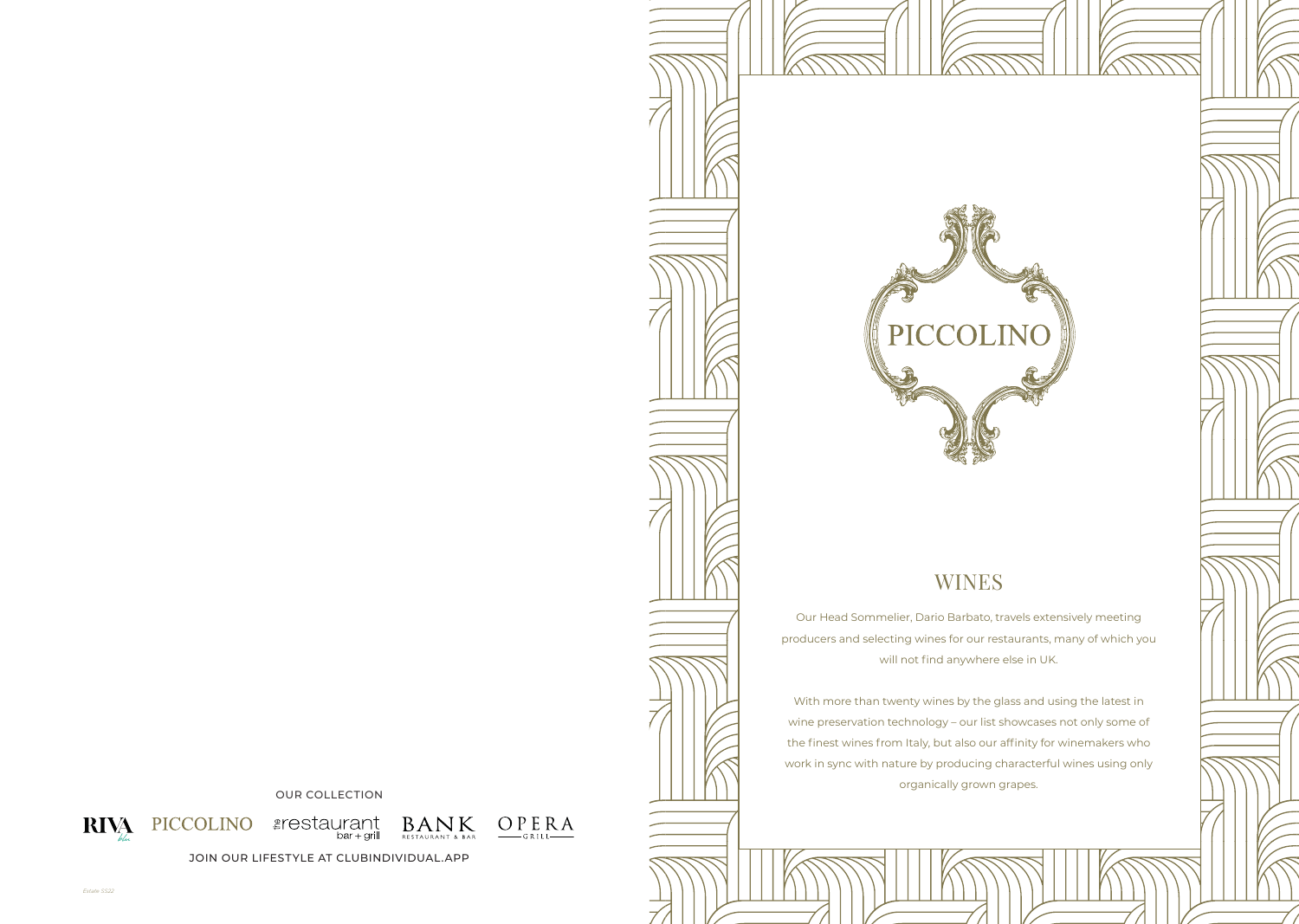| BY THE GLASS                                                                                   |              |        |  |  |
|------------------------------------------------------------------------------------------------|--------------|--------|--|--|
| PROSECCO, FRANCIACORTA & CHAMPAGNE                                                             |              | 125ml  |  |  |
| Prosecco Caneva Extra Dry   Veneto<br>100% Glera                                               |              | £8.00  |  |  |
| Prosecco Rosé Caneva Extra Dry   Veneto<br>90% Glera, 10% Pinot Nero                           |              | £8.50  |  |  |
| Franciacorta DOCG Satèn Contadi Castaldi Brut   Lombardia<br>100% Chardonnay                   |              | £10.25 |  |  |
| Champagne Castelnau Réserve Brut   France<br>40% Chardonnay, 40% Meunier, 20% Pinot Noir       |              | £11.50 |  |  |
| <b>WHITE WINE</b>                                                                              | 175ml        | 250ml  |  |  |
| Grillo Serenata   Casa Girelli, Sicilia<br>100% Grillo                                         | £6.50        | £8.50  |  |  |
| Chardonnay Primi Soli   Cielo, Veneto<br>100% Chardonnay                                       | £6.75        | £8.75  |  |  |
| Pinot Grigio Delle Venezie Sora Maria   Cielo, Veneto<br>100% Pinot Grigio                     | £8.00        | £10.00 |  |  |
| Verdicchio Dei Castelli Di Jesi   Conti di Buscareto, Marche<br>100% Verdicchio                | £8.25        | £10.50 |  |  |
| Sauvignon Blanc Tordelcolle   Botter, Trentino<br>100% Sauvignon Blanc                         | £8.50        | £10.75 |  |  |
| Fiano Del Salento   Masseria Settearchi, Puglia<br>100% Fiano                                  | £8.75        | £11.00 |  |  |
| Gavi Del Comune Di Gavi DOCG La Soraia   La Caplana, Piemonte<br>100% Cortese                  | £10.50       | £13.75 |  |  |
| <b>ROSÉ WINE</b>                                                                               | <b>175ml</b> | 250ml  |  |  |
| Rosé Di Casa Mia   Colderove, Veneto<br>75% Cabernet Sauvignon, 25% Raboso                     | £6.50        | £8.50  |  |  |
| Pinot Grigio Blush Punti Neri   Cielo, Veneto<br>100% Pinot Grigio                             | £8.00        | £10.00 |  |  |
| Château St. Marguerite Cru Classé   Provence, France<br>50% Grenache, 25% Cinsault, 25% Shiraz | £9.50        | £13.00 |  |  |
| <b>RED WINE</b>                                                                                | <b>175ml</b> | 250ml  |  |  |
| Nero D'Avola Serenata   Casa Girelli, Sicilia  <br>100% Nero d'Avola                           | £6.50        | £8.50  |  |  |
| Sangiovese Fiori Sul Muro   Botter, Emilia-Romagna<br>100% Sangiovese                          | £6.75        | £8.75  |  |  |
| Merlot Delle Venezie Brigantello   Botter, Veneto<br>100% Merlot                               | £7.25        | £9.25  |  |  |
| Chianti Classico DOCG   Sant'Ilario, Toscana<br>100% Sangiovese                                | £8.25        | £10.50 |  |  |
| Montepulciano Rosso Conero I Sassi   Umani Ronchi, Marche<br>100% Montepulciano                | £8.50        | £10.75 |  |  |
| Pinot Nero Bericanto   Cantine Colli Berici, Veneto<br>100% Pinot Nero                         | £9.75        | £12.00 |  |  |
| Barbera D'Asti DOCG La Soraia   La Caplana, Piemonte<br>100% Barbera                           | £10.00       | £13.25 |  |  |

## Organic. Prices are inclusive of VAT. All by the glass wines are available in measurement of 125ml.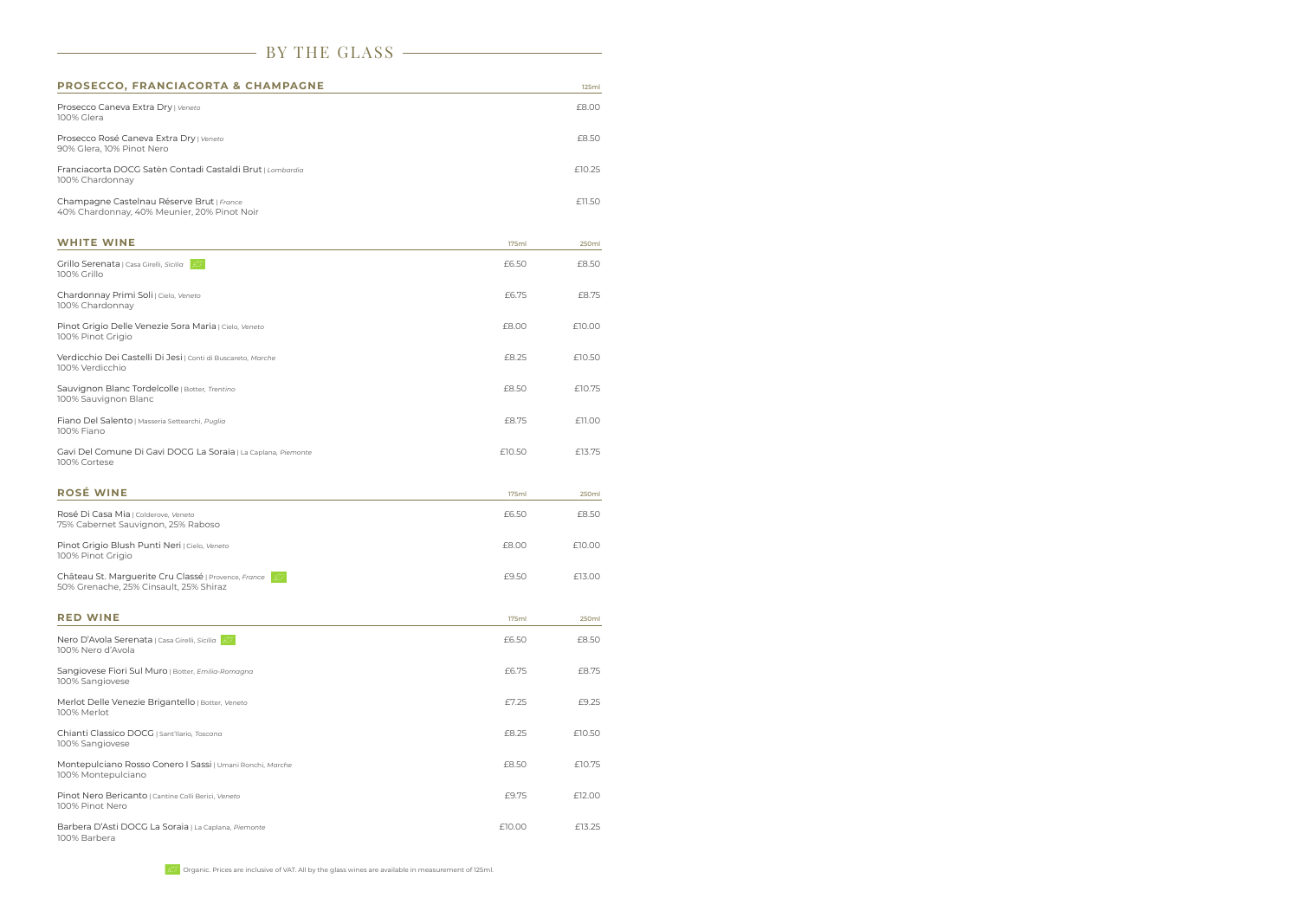# $-$  THE WINE REGIONS & GRAPES OF ITALY  $-\overline{\phantom{a}}$

Mountainous terrains, volcanic soils, numerous microclimates, and an ancient culture of wine making influenced by Greeks, Phoenicians and Romans make Italy not only one of the world's oldest wine producing countries but also by far the most diverse.

We have divided the country up into three areas; North, Central and South & Islands, enabling you to not only visualise where the grapes used to create the wine you are drinking were harvested, but also to understand the relationship between the "terroir" of the geographical location and the grape varietals.

Illustration by Ella Walker ©

| <b>Bottle</b> |
|---------------|
| £35.00        |
| £36.00        |
| £36.50        |
| <b>Bottle</b> |
| £48.00        |
| £55.00        |
| <b>Bottle</b> |
| £56.00        |
| £77.00        |
| £250.00       |
| £290.00       |
| <b>Bottle</b> |
| £99.00        |
| £101.00       |

 $-$  ROSÉ WINE  $-$ 

Prosecco Caneva Extra Dry | Veneto 100% Glera

Prosecco Rosé Caneva Extra Drv | Veneto 90% Glera, 10% Pinot Nero

### **FRANCIACORTA**

Champagne Castelnau Réserve Brut | Reims, *France* 40% Chardonnay, 40% Meunier, 20% Pinot Noir

Champagne Veuve Clicquot Brut | Reims, *France* 55% Pinot Noir, 25% Chardonnay, 20% Meunier

Champagne Dom Pérignon Brut | Epernay, *France* 50% Pinot Noir, 50% Chardonnay



# **PROSECCO, FRANCIACORTA & CHAMPAGNE**

## **PROSECCO**

Champagne Cristal Brut | Reims, *France* 60% Pinot Noir, 40% Chardonnay

### **ROSÉ CHAMPAGNE**

Champagne Laurent-Perrier Cuvée Rosé | Tours-sur-Marne, France 100% Pinot Noir

Champagne Veuve Clicquot Rosé | Reims, *France* 50% Pinot Noir, 30% Chardonnay, 20% Meunier

We love working with winemakers who grow their grapes organically and work in sync with nature rather than against it. Wines in this section have been certified as being made from organically grown grapes with only natural methods used for controlling insects, disease and weeds. No herbicides, pesticides or chemical fertilisers were used in their production and only approved natural substances were applied in the vineyards and the winery. The use of sulphur dioxide as a preservative is dramatically lowered versus conventionally made wines.

**W** Château St. Marguerite Cru Classé | Provence, *France* **EXASEAU AREA AND THE CRIP CONTROL** E38.00 50% Grenache, 25% Cinsault, 25% Shiraz

Prosecco Villa Teresa Tonon Extra Dry | *Veneto* £36.00 100% Glera

Franciacorta DOCG Satèn Brut | Contadi Castaldi, *Lombardia* £48.00 100% Chardonnay

Franciacorta DOCG Rosé Brut | Contadi Castaldi, *Lombardia* £55.00 65% Chardonnay, 35% Pinot Nero

## **CHAMPAGNE**

 Pinot Grigio Blush Punti Neri | Cielo, *Veneto* £29.00 100% Pinot Grigio

 Rosé Di Casa Mia | Colderove, *Veneto* £23.00 75% Cabernet Sauvignon, 25% Raboso

 Château Hermitage St. Martin Ikon | Provence, *France* £42.00 60% Grenache, 40% Cinsault

## Light & delicate **W** Aromatic & floral **Crisp & fresh**